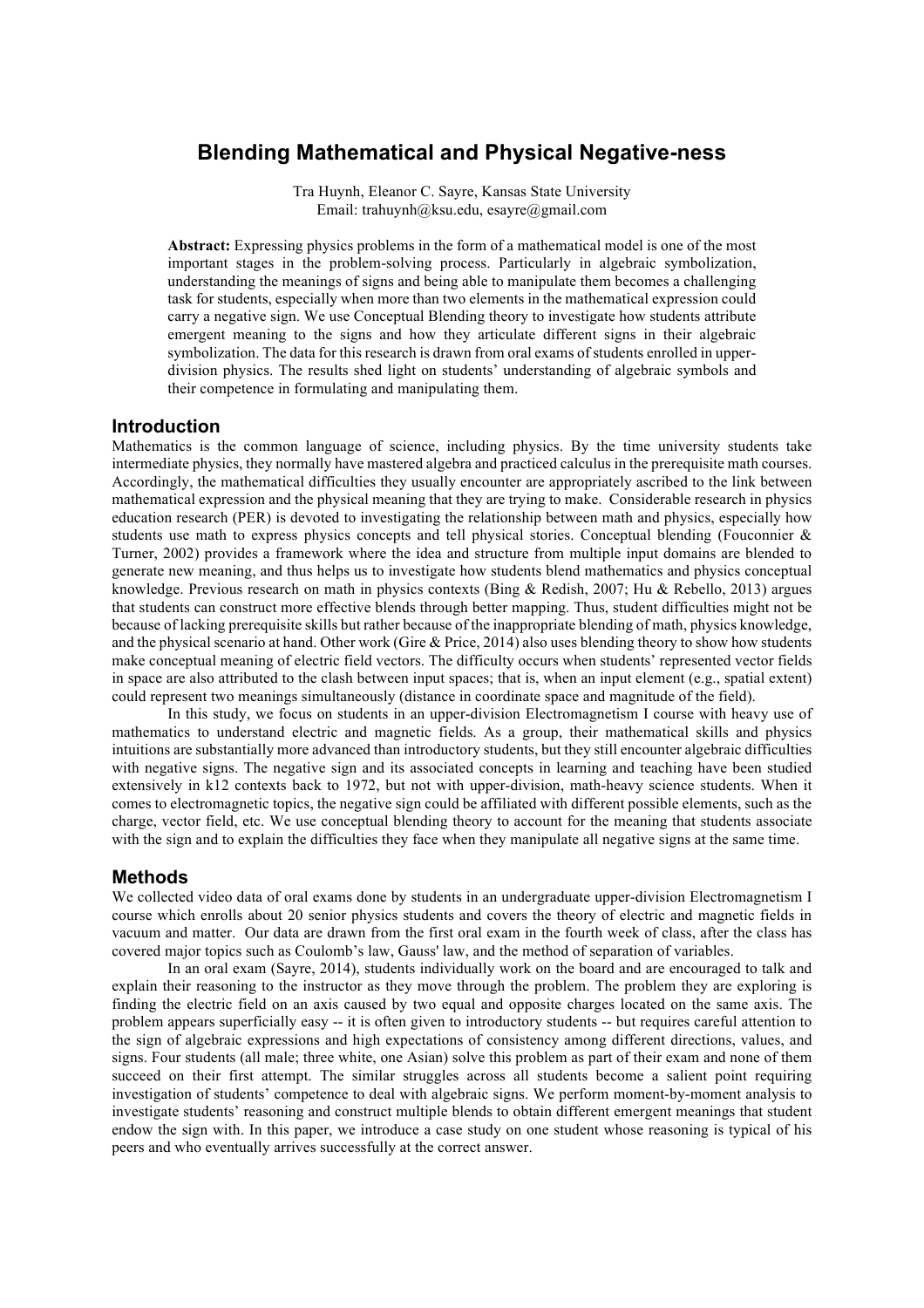## **Blending between directionality and sign**

Conceptual blending theory accounts for how people formulate meaning. Blending, the central action of the theory, is a mental operation of a mental network that generates new meaning. The network consists of at least two input spaces containing information from discrete domains, a generic space containing the common structure and information between input spaces, and a blended space where the new information, whose structure does not exist in any input, emerges. A blending process of generating new meaning has three stages (composition, completion, and elaboration), mostly happening at the subconscious level.

We propose three different blends among the directionality and the algebraic signs, which lead to three different emergent meanings that cover the situation at hand. Because these two input spaces may produce different blends that lead to different conclusions about the physics, we contend that this problem is difficult because selecting the appropriate blend is difficult, not because of an inherent difficulty in choosing input spaces or building each blend. Because vectors have both magnitude and direction, a full analysis of students' blending as they figure out electric fields would require blends for both the magnitude of the vectors and their direction. Observationally, we notice that students tend to treat magnitude as a separate problem as direction, so for brevity we focus only on their directionality reasoning here.



Figure 1. Three blends between directionality and sign. From left to right: for space-fixed coordinates, for body-fixed coordinates, and for comparing the signs of vectors.

In each blend, there are two input spaces which are main characters in our problem, *directionality* and *sign*. The first blend runs when a space-fixed problem is involved, for example a coordinate axis in a one-dimensional problem. The axis could be positive leftward or rightward. From *directionality*, rightward and leftward map to positive and negative (respectively) from *sign*, projecting forward the convention that leftward is negative and rightward is positive. Running the blend yields a vector (e.g.  $\vec{x}$ ) which is positive when it points to the right. This is the usual convention for one-dimensional space-fixed coordinate systems in physics.

Alternately, one could select away and towards from *directionality* to map to positive and negative in *sign* (respectively). This is common in body-fixed coordinate systems: moving away from me is positive velocity and moving towards me is negative; radial vectors are positive away from the source. In the case of the electric field caused by a charge, we add the effect of the sign of the charge into the blend with *directionality* and *sign*. In this further blend (not pictured) a positive charge maps to the positive-away part of the blended *directionalitysign* space, generating a blend where the electric field of a positive charge points away from the charge.

Another significant emergent meaning of the sign comes from the relative direction of two vectors, shown on the right in Figure 1. The characteristics of *directionality* are now "sameness" or "differentness". In a one-dimensional system, "different" and "opposite" are the same, so we kept the label of the more general case. Formally, the association with the sign might come from the mathematical property of the inner product of two vectors; the inner product of two opposite vectors is negative. Apart from comparing the sign of  $\hat{x}$ ,  $\hat{E}$ , and  $\hat{R}$ , (the distance vector from the point charge to the field point), the meaning emerged from this comparative blend also sometimes shows up when students consider the interference of two fields. For instance,  $\vec{E}_1$  and  $\vec{E}_2$  are destructive if their directions are opposite and thus one can insert a negative sign accordingly to account for that destructiveness in the expression for the total field strength. Noting that, the constructiveness and destructiveness are inherently affiliated with the relative direction meaning. Therefore, using these associations requires consistency and care to not double account for this meaning.

## **Example and analysis**

Oliver, our case study student, uses math explicitly to show exactly what he thinks of each element in the expression. Additionally, he is also good at thinking out loud and expressing his thoughts in detail.

The problem is given to Oliver in both verbal and diagrammatic forms. "Suppose we have two charges at -a and +a [as per the charges in figure 2]. What does the electric field look like along the x-axis?" The problem is typically solved by dividing the whole region into three regions: left of both charges, right of both, and the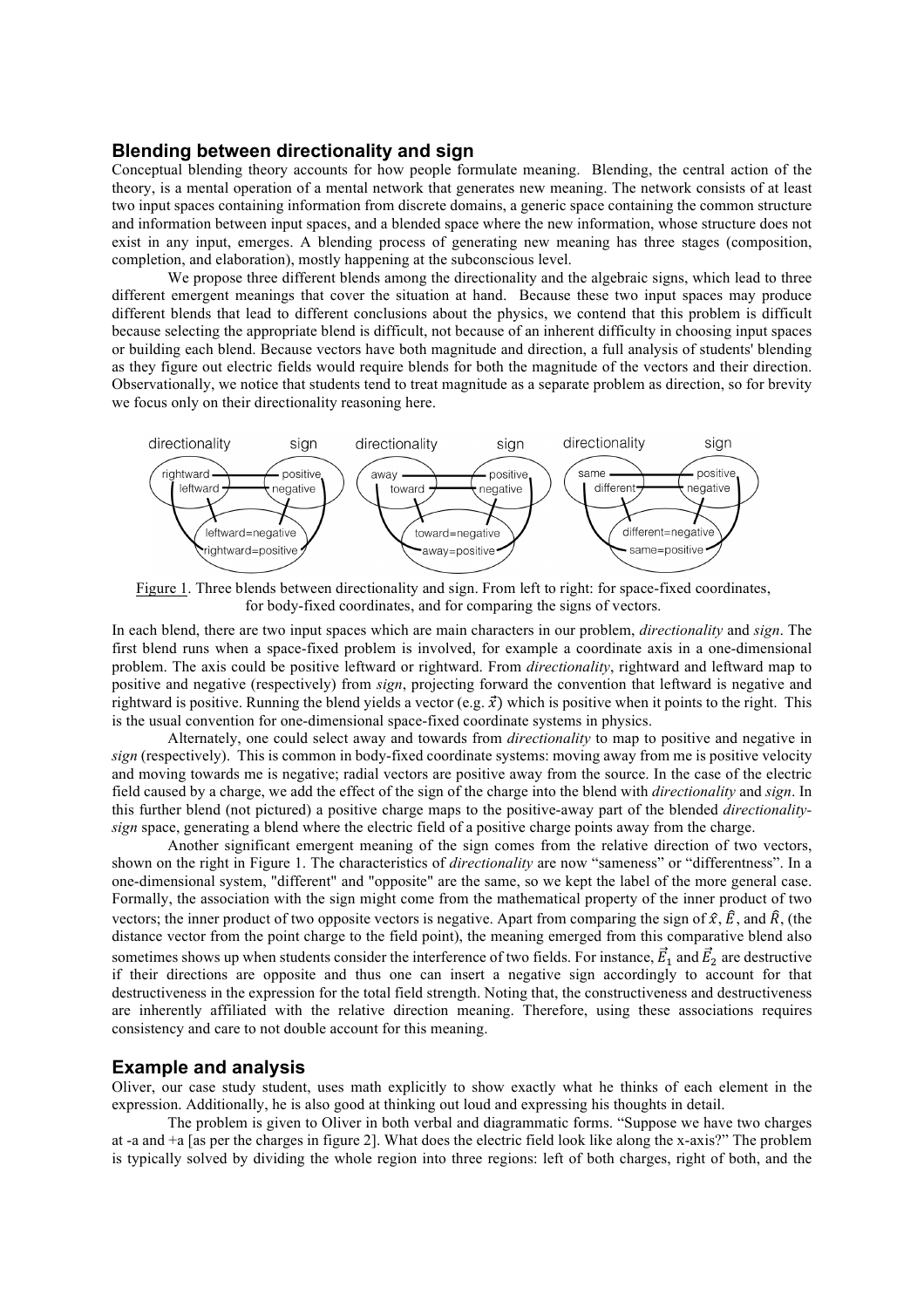region between them. The electric field contribution from each charge varies in each region both in direction and magnitude and is commonly drawn like the arrows in figure 2. The total electric field will obey the principle of superposition in all regions.

|                 | Time | Mathematical expression                                                                                                                                                             | Blend                                                                          |
|-----------------|------|-------------------------------------------------------------------------------------------------------------------------------------------------------------------------------------|--------------------------------------------------------------------------------|
|                 |      | 7:56 $\vec{E} = E_{-q} + E_q = k \frac{-q}{(x+a)^2} \hat{x} + k \frac{q}{(x-a)^2} \hat{x}$                                                                                          | Blend for body-fixed coordinate,<br>blend of comparing $\hat{x}$ and $\hat{R}$ |
| 2               |      | 10:53 $E_1 = k \left[ \frac{-q}{(x+a)^2} - k \frac{q}{(x-a)^2} \right] \hat{x}$                                                                                                     | Blend of comparing $\hat{E}_a$ and $\hat{E}_{-a}$<br>(destructiveness)         |
| 3               |      | 12:18 $E_1 = k \left[ \frac{-q}{(x+a)^2} + \frac{q}{(x-a)^2} \right] \hat{x}$                                                                                                       | Blend of comparing $\widehat{E}_a$ and $\widehat{\overline{E}_{-a}}$           |
| $\overline{4}$  |      | 13:15 $E_1 = k \left[\frac{q}{(x+a)^2} - \frac{q}{(x-a)^2}\right] \hat{x}$                                                                                                          | Blend of comparing $\hat{E}_q$ , $\hat{E}_{-q}$ , and $\hat{x}$                |
| 5               |      | 15:36 $E_2 = k \frac{-q}{(x+a)^2} (-\hat{x}) + k \frac{q}{(x-a)^2} (-\hat{x})$                                                                                                      | Blend for body-fixed coordinate,<br>blend of comparing $\hat{x}$ and $\hat{R}$ |
| 6               |      | 17:56 $E_2 = kq \left[\frac{1}{(x+a)^2} + \frac{1}{(x-a)^2}\right] (-\hat{x})$                                                                                                      | Blend of comparing $\hat{E}_q$ , $\hat{E}_{-q}$ , and $\hat{x}$                |
| $7\overline{ }$ |      | 19:30 $E_3 = k \left[ \frac{q}{(x+a)^2} \left( \frac{-\hat{x}}{-x} \right) + k \frac{q}{(x-a)^2} \hat{x} \right] = k \left[ \frac{-q}{(x+a)^2} + \frac{q}{(x-a)^2} \right] \hat{x}$ | Blend of comparing $\hat{E}_a$ , $\hat{E}_{-a}$ , and $\hat{x}$                |

Table 1: Oliver's solution

Oliver starts by writing down the superposition formula of the total electric field:  $\vec{E} = E_q + E_{-q}$ , and moves to define each contribution using Coulomb's Law, as is appropriate to the problem (Table 1). It takes him a long time to decide what the denominator looks like so that it is consistent with the definition of  $\hat{R}$ . The formula of the electric field due to a point charge  $\vec{E} = k \frac{q}{R^2} \hat{R}$  suggests Oliver should blend the charges' value with the direction of the electric field vector and compare the distance vector  $\hat{R}$  to  $\hat{x}$ . Then, as Oliver thinks that " $\hat{R}$  is along x direction", a positive sign which is commensurate with the "sameness" in  $\hat{R}$  and  $\hat{x}$  direction is added while he replaces  $\hat{R}$  by  $\hat{x}$ . Oliver concludes that the total electric field along the x axis will be as shown in line 1. We see that Oliver could have arrived at the correct answer if he defined correctly the relationship between  $\hat{R}$  and  $\hat{x}$  for each charge. However, as vector  $\hat{R}$  is not clearly shown on the diagram, this output from the blend of comparing  $\hat{R}$  and  $\hat{x}$  leads to an array of confusion and conflict with other blends that he uses later.



Figure 2. Diagram with the two charges on the x-axis at  $+/-$  a. Regions 1-3 and the origin O are marked, and the blue arrows designate the direction of the electric field in each region.

Noticing that the electric field of the positive charge does not always point in the  $\hat{x}$  direction as shown in his mathematical expression, Oliver decides to divide the given region into three smaller ones and defines the field vectors on the diagram, as shown in Figure 2. With the diagram, the blend of comparing the vectors, especially  $\hat{E}$  and  $\hat{x}$ , can be run easily and becomes more trustful to Oliver compared to other blends. Later, we observe him trying to fit the sign coming from other blends with this one.

In region 1, Oliver quickly realizes that the contribution of the negative charge to any field point is greater than that of the positive charge. He inserts a negative sign between the two terms accounting for the effect of destructiveness of two component fields as they are in opposite directions. He concludes: "It would be this term  $[E_{q}]$  minus this term  $[E_{q}]$ " (line 2). However, as he is halfway through recording the expression on the board, Oliver expresses suspicion because both terms are now negative. This result clearly conflicts with their relative direction because he has double associated their opposite direction with inappropriate application of destructiveness. Oliver tries hard to determine where another negative sign could come from, such as the denominator, to cancel one negative sign for the whole term. Finally, he decides to absorb the destructive meaning of the sign into the opposite-direction meaning of the electric field vector and changes the second negative sign of the whole term back into the plus sign (line 3), which supports the fact that they are in opposite directions.